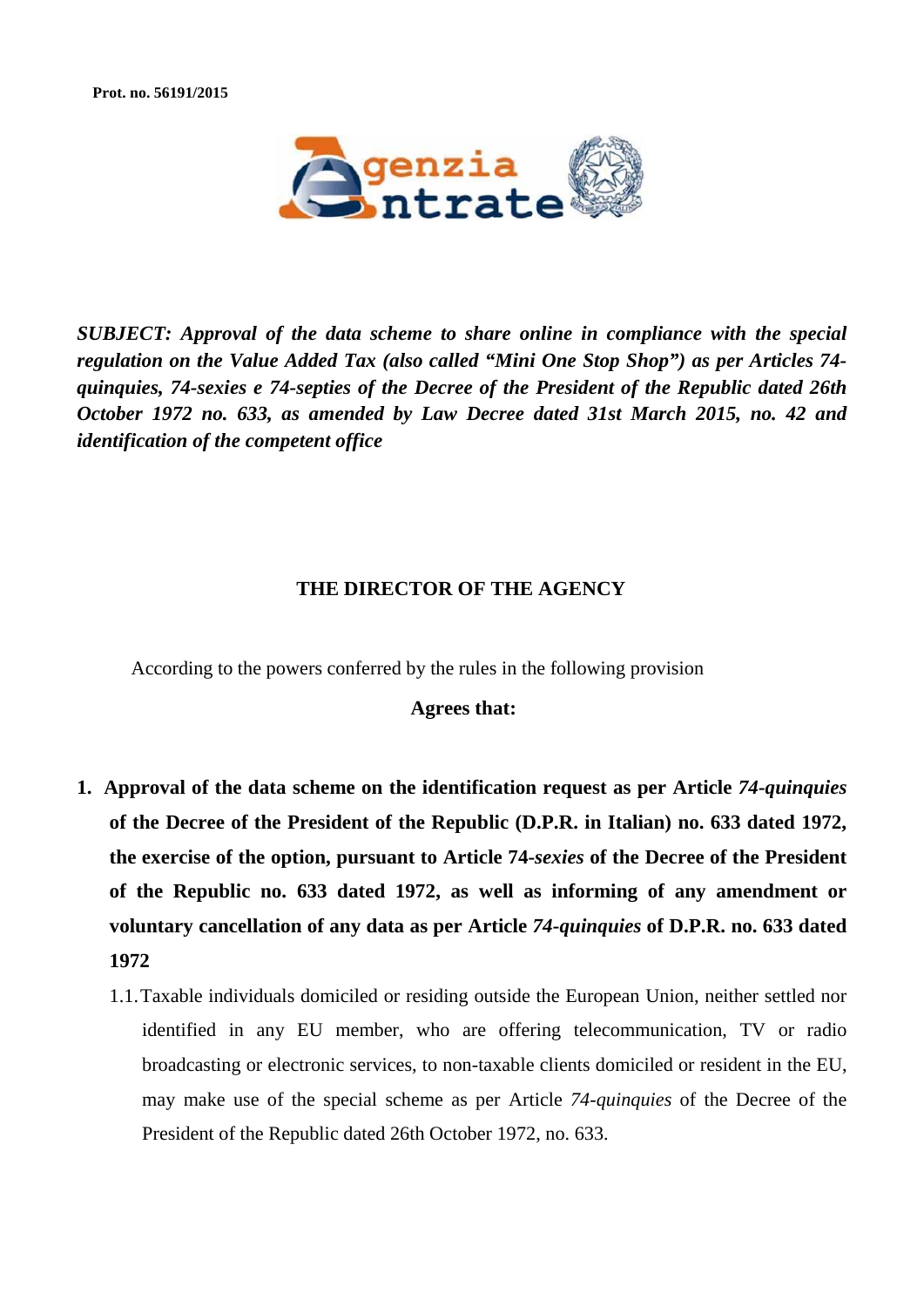To this purpose, the above individuals are lodging an on-line request to the Italian Revenue Agency, aimed at their own identification in Italy and providing the data included in Attachment A chart, according to the guidelines defined in provision no.122854 dated 30th September 2014, and available on the official Italian Revenue Agency website [\(www.agenziaentrate.gov.it\)](http://www.agenziaentrate.gov.it/), in the apposite section in English.

1.2. Taxable individuals domiciled in the State territory or residing there who have not established their domicile abroad, and identified in Italy, as well as taxable individuals residing or domiciles outside the EU, who own an established company within the State territory, may, with the purpose of the fulfilment of the value added tax obligations on telecommunication, TV or radio broadcasting or electronic services, offered to non-taxable individuals domiciled or residing in the other EU members, opt for the application of the special provision as per Articles *74-quinquies* and *74-sixies* of the Decree of the President of the Republic. no. 633 dated 1972.

To this purpose, the above individuals are lodging an online request to the Italian Revenue Agency, aimed at their own identification in Italy and providing the data included in Attachment B chart, according to the guidelines defined in provision no.122854 dated 30th September 2014, and available on the official Italian Revenue Agency website [\(www.agenziaentrate.gov.it\)](http://www.agenziaentrate.gov.it/), in the correspondent section.

1.3.The amendment of the data presented pursuant Section 1.1. and 1.2 and the interruption of the provision of the telecommunication, TV or radio broadcasting or electronic services, as well as the loss of the necessary requirements of the above scheme, are communicated online to the Italian Revenue Agency, as per Article *74-quinquies,* paragraphs 4 and 8 of the D.P.R. no. 633 dated 1972, by using the options available on the website as per Section 1.1 and 1.2.

# **2. Approval of the data scheme regarding the quarterly VAT Summary Statement of the operations, as per Article** *74-quinquies***, Paragraph 6 of the Decree of the D.P.R. no. 633 dated 1972**

2.1. The individuals in Section 1.1, in order to fulfil the obligation in Article *74-quinquies,* Section 6, of the D.P.R. no. 633 dated 1972, even with no relevant transactions, shall lodge an online quarterly statement to the Italian Revenue Agency, by the 20th of the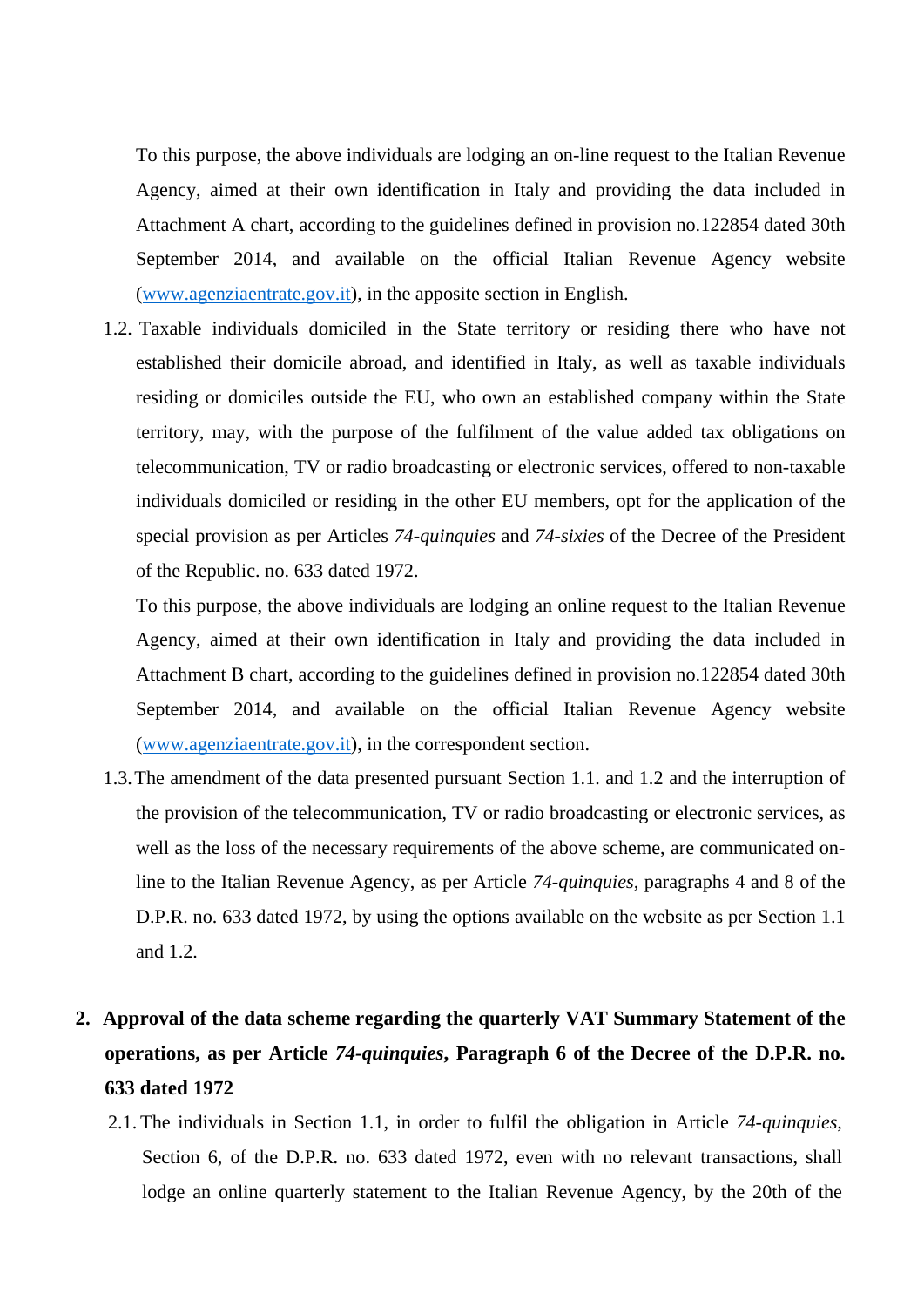month following a certain solar quarter, based on the chart in Attachment C, and make use of the specific tools available on the website [\(www.agenziaentrate.gov.it\)](http://www.agenziaentrate.gov.it/), according to the guidelines in the correspondent section.

2.2. The individuals in Section 1.2, in order to fulfil the obligation in Article *74-quinquies,* Paragraph 6, of the D.P.R. no. 633 dated 1972 shall lodge, with the guidelines and terms in Section 2.1, a statement based on the statement scheme in Attachment D, and following the guidelines in Section 2.1

#### **3. Identification of the competent office**

3.1 As far as the regulations listed in this provision are concerned, the Operating Centre of Venice shall have the competence of the support and liquidation tasks regarding the individuals' relationships as per Articles 74-*quinquies*, 74- *sixies* and *74-septies* of the Decree of the President of the Republic no. 633 dated 1972 coming from the application of the special regulation in question.

### **Scope**

The optional affiliation to the special regulations called *"Mini One Stop Shop*" (from now on, "MOSS") as per Title XII, Chapter 6, Sections 2 e 3 of the Regulation 2006/112/CE of the Council dated 28th November 2006, as amended by Regulation 2008/8/CE of the Council dated 12th February 2008, is expected for taxable individuals, either settled or not in the EU, aimed at fulfilling their VAT obligations, regarding their telecommunication, TV or radio broadcasting or electronic services to non taxable clients who, starting from 1st January 2015, are subject to VAT in the place the client is residing or domiciled.

The features of MOSS are regulated in detail by the Regulation for the Execution (UE) no. 815/2012 issued by the Commission on 13th September 2012 and by the Regulation (UE) no. 967/2012 of the Council dated 9th October 2012.

The European regulations have been implemented by the Legislative Decree no. 42 dated 31st March 2015 and published on the Official Journal no. 90 dated 18th April 2015.

In particular Article 2 Section 1 of the above mentioned Legislative Decree amends the Decree of the President of the Republic no. 633 dated 26th October 1972, and replaces Article *74 quinquies* and introduces Articles *74-sixies* and *74-septies* whereas the following Article 7 states that the competent offices and the necessary operation modes to implement the current regulations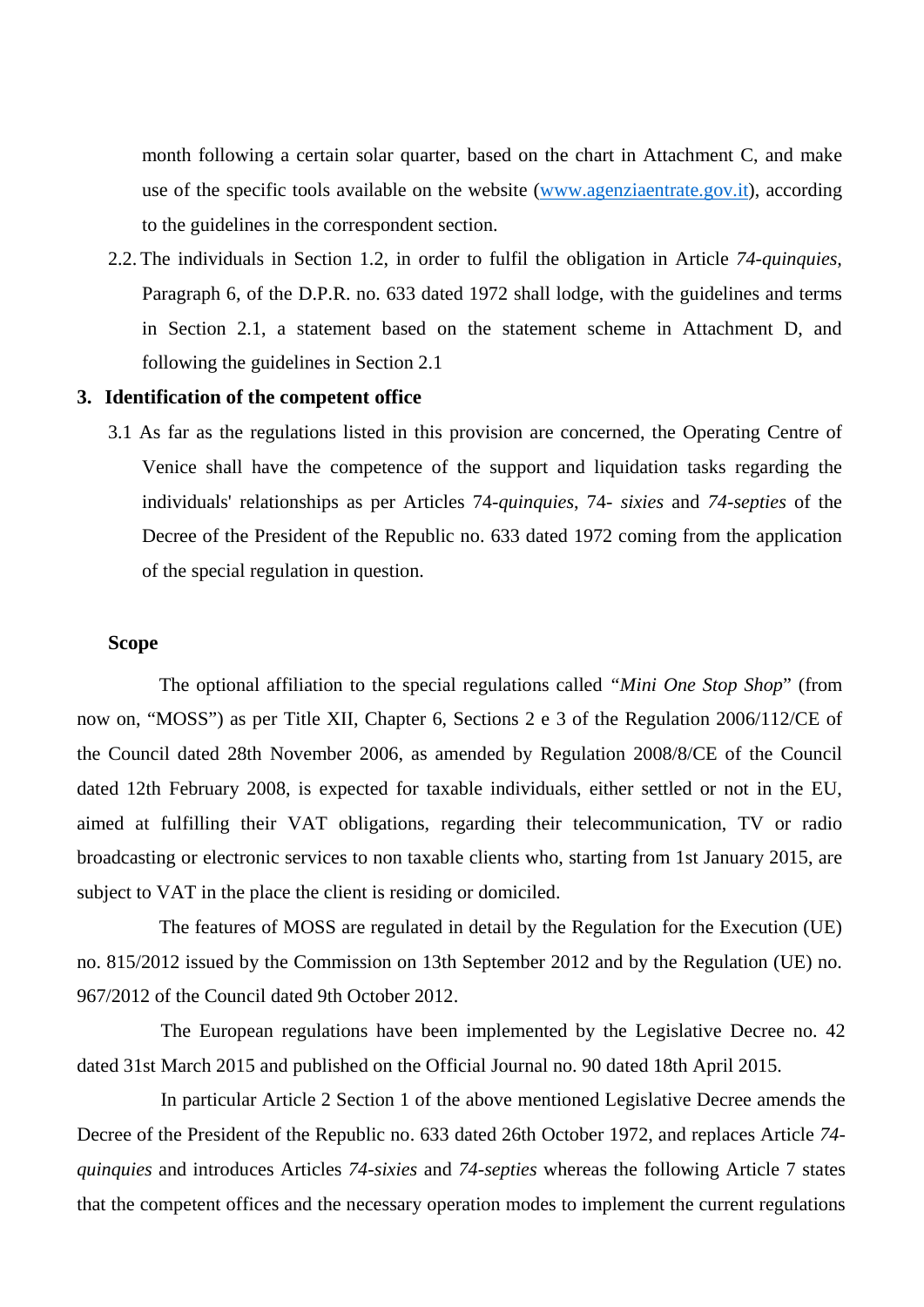should be defined through one or more provisions by the Director of the Italian Revenue Agency.

The amendments of Article *74 -quinquies* of the D.P.R. no. 633 dated 1972, which extends the scope of the special regulation for taxable individuals domiciled residing outside the EU, neither settled nor identified in any EU member, states the Article shall be applied to telecommunication, TV or radio broadcasting or electronic services offered to the above individuals as well as to electronic services offered to non-taxable clients domiciled or residing in the EU.

Specifically, Paragraph 2 of Article *74-quinquies* of the D.P.R. no. 633 dated 1972 states that the individuals residing outside the EU shall lodge an on-line request to be identified in Italy, pursuant the above special regulation (Paragraph 1), and that, in order to determine the Value Added Tax due for each solar quarter, they shall lodge an on-line summary statement of the telecommunication, TV or radio broadcasting or electronic services offered in each quarter (Paragraph 6).

Paragraph 8 of the same article*74-quinquies* states that *"All communications and statements in Paragraphs 1, 4 an 6 are drawn based on the models approved through a provision by the Director of the Italian Revenue Agency and pursuant the provisions by the EU regarding the obligations of the common electronic messaging broadcasting sent on-line to the Italian Revenue Agency and following the guidelines stated in the provision itself".*

The new Article *74-sixies* of the D.P.R. no. 633 dated 1972 also allows taxable individuals domiciled or residing in the State territory who have not settled abroad, and identified in Italy, as well as taxable individuals domiciled or residing outside the EU, who own a stable company in the State territory, to opt for the application of the provisions of Article *74-quinquies* aimed at fulfilling their obligation on the Value Added Tax for telecommunication, TV or radio broadcasting or electronic services, offered to their non-taxable clients, residing or domiciled in the other EU members. In this case, the VAT number for each taxable individual as per Article 35, Paragraph 2, of the D.P.R. no. 633 dated 1972 is used also in relation to the exercised option.

The new Article *74-septies* of the D.P.R. no. 633 dated 1972 details the obligations regarding the above regulation by the identified individuals in another EU member on the Value Added Tax due for the offered telecommunication, TV or radio broadcasting or electronic services in the State territory.

This provision, as it implements the provisions included in the above mentioned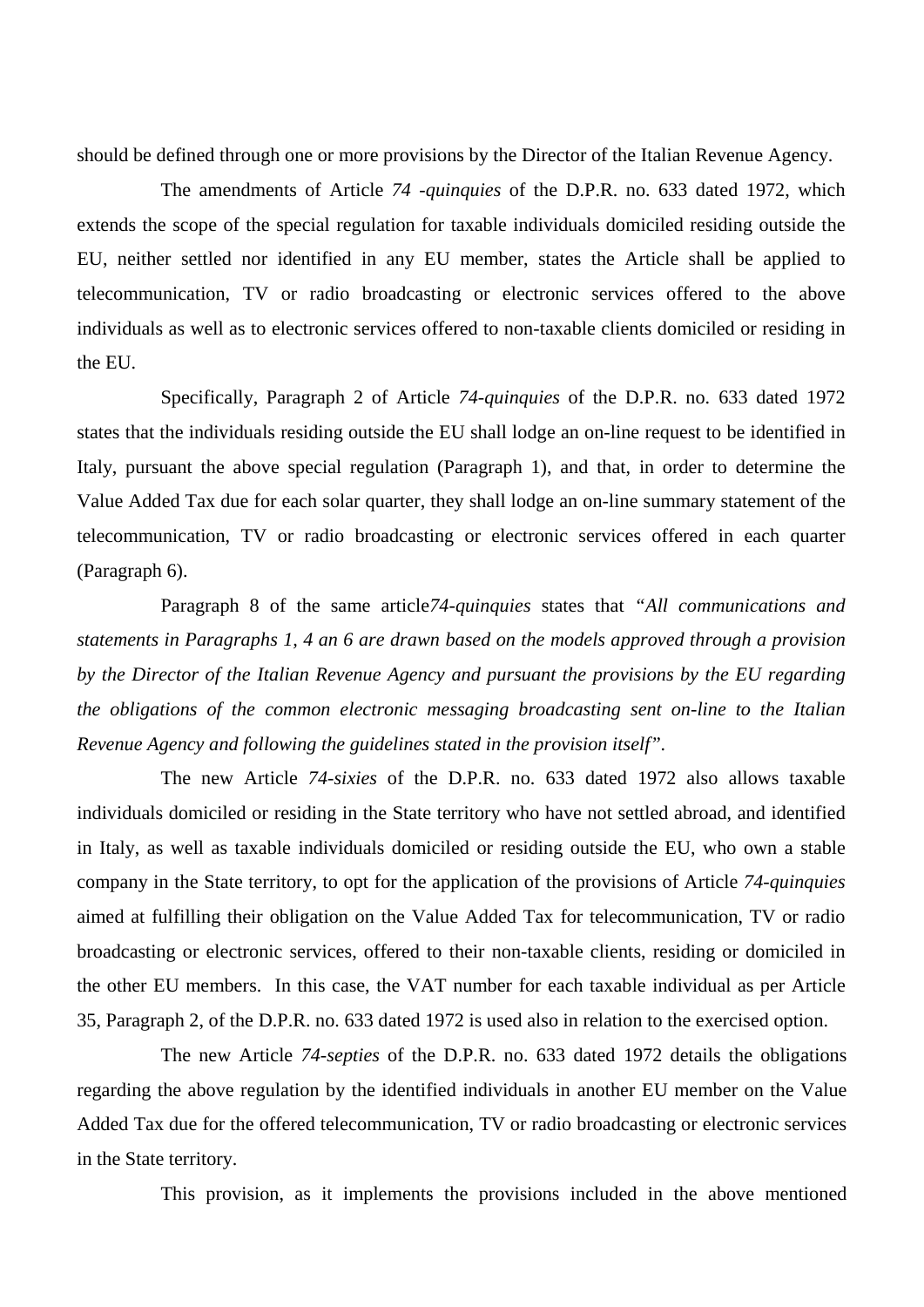Paragraph 8 of Article 74-*quinquies*, approves the data scheme for the lodging of the request of identification pursuant Article 74-*quinquies*, to exercise the option in Article 74-*sixies*, of informing of any amendment of data or cancellation of the optional scheme as well as the quarterly summary statement of the transactions carried out.

This provision also states that the Operating Centre of Venice shall have the competence of the support and liquidation tasks regarding the individuals' relationships as per Articles 74-*quinquies*, 74-sixies and *74-septies* of the D.P.R. no. 633 dated 1972 coming from the application of the special regulation in question.

The data included in the attachments of this provision, detailed as per the above mentioned Regulation no. 815/2012, as well as the entire identification process for VAT purposes and for the interested individuals to exercise the option and subsequently lodge their statement are available on the website [\(www.agenziaentrate.gov.it\)](http://www.agenziaentrate.gov.it/), in the section devoted to the on-line fulfilment of the above obligation for that particular category as per Paragraph 8 of Article *74 quinquies* of the D.P.R. no. 633 dated 1972.

The entire identification process, aimed at the opting in, amending data, cancelling and lodging the quarterly statement is available on the official website of the Italian Revenue Agency [\(www.agenziaentrate.gov.it\)](http://www.agenziaentrate.gov.it/) in the correspondent section in English.

#### **Regulation References**

*Attributions of the Director of the Italian Revenue Agency*

Legislative Decree no. 300 dated 30th July 1999, including the "*Reforms of the Governmental organization, as per Article 11 of Law dated 15th March 1997, no.* 59" (Art. 57; Art. 62; Art. 66; Art. 67, Paragraph 1; Art. 68, Paragraph 1; Art. 71, Paragraph 3, Letter a); Art. 73, Paragraph 4);

Statute of the Italian Revenue Agency, published on the Official Journal no. 42 dated 20th February 2001 (art.5, paragraph 1; art.6, paragraph 1);

Regulation for the Italian Revenue Agency Management, published in the Official Journal no. 36 on 13th February 2001 (Art. 2, Paragraph 1);

Decree of the Finance Minister dated 28th December 2000, published in the Official Journal no. 9 dated 12th February 2001.

#### *Reference Legislation*

Decree of the President of the Republic dated 26th October 1972, no. 633, and following amendments "*Establishment and regulation of the Value Added Tax*";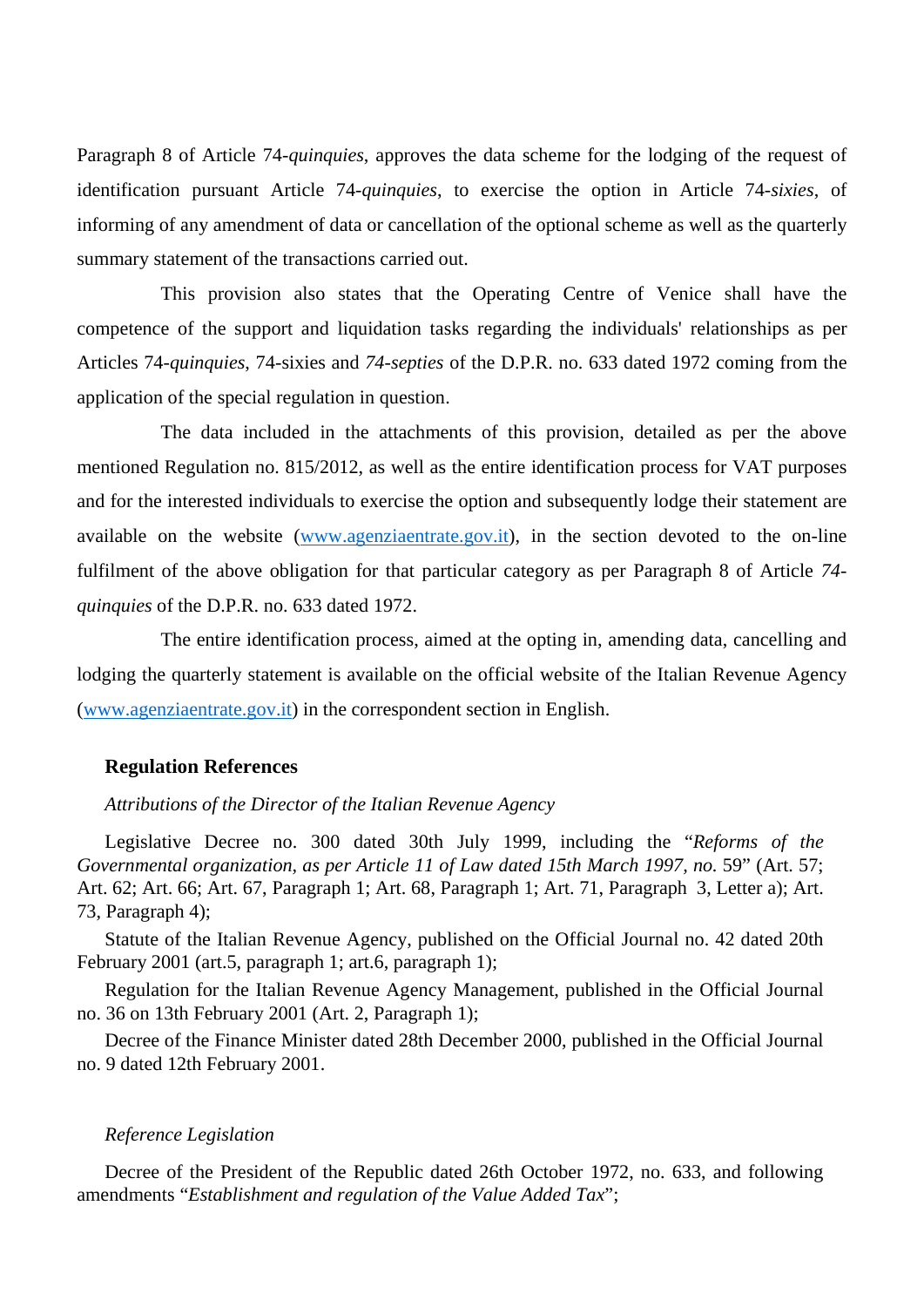Law no. 88 dated 7th July 2009: "*Provisions for the fulfilment of the obligations deriving from Italy being a EU member (EU Law 2008)";*

Directive 2006/112/CE of the Council, dated 28th November 2006, on the common system of the Value Added Tax;

Directive 2008/8/CE of the Council, dated 12th February 2008, amending Directive 2006/112/CE as far as the services hosting venue is concerned;

Regulation (EU) no. 904/2010 of the Council dated 7th October 2010 on the administrative cooperation and fight against fraud in Value Added Tax;

Implementing Regulation (EU) no. 282/2011 of the Council, dated 15th March 2011, detailing the provisions on the application of the Directive 2006/112/CE on the common system of the Value Added Tax;

Commission Implementing Regulation (EU) no. 815/2012, dated 13th September 2012, detailing the application of the Regulation (UE) no. 904/2010 of the Council, regarding the special scheme to be applied to non-settled taxable individuals offering telecommunication, TV or radio broadcasting or electronic services, to non-taxable individuals;

Regulation (EU) no. 967/2012 of the Council, dated 9th October 2012, to amend the Regulation (EU) no. 282/2011 for the implementation of the special schemes applied to nonsettled taxable individuals offering telecommunication, TV or radio broadcasting or electronic services to non-taxable individuals;

Implementing Regulation (EU) no. 1042/2013 of the Council, dated 7th October 2012, to amend the Regulation (EU) no. 282/2011 regarding the services hosting venue;

Legislative Decree 31st March 2015, no. 42, published in the Official Journal no. 90 on 18th April 2015: *"Implementation of the Directive 2008/8/CE amending Directive 2006/112/CE as far as the services hosting venue is concerned;*

The publication of this provision on the website of the Italian Revenue Agency shall replace the publication in the Official journal, as per Article 1 Paragraph 361 of the Law dated 24th December no. 244

Rome, 23rd April 2015

THE DIRECTOR OF THE AGENCY

Rossella Orlandi

#### **Attachment A**

*Data scheme aimed at the identification application for Value Added Tax purposes, as per*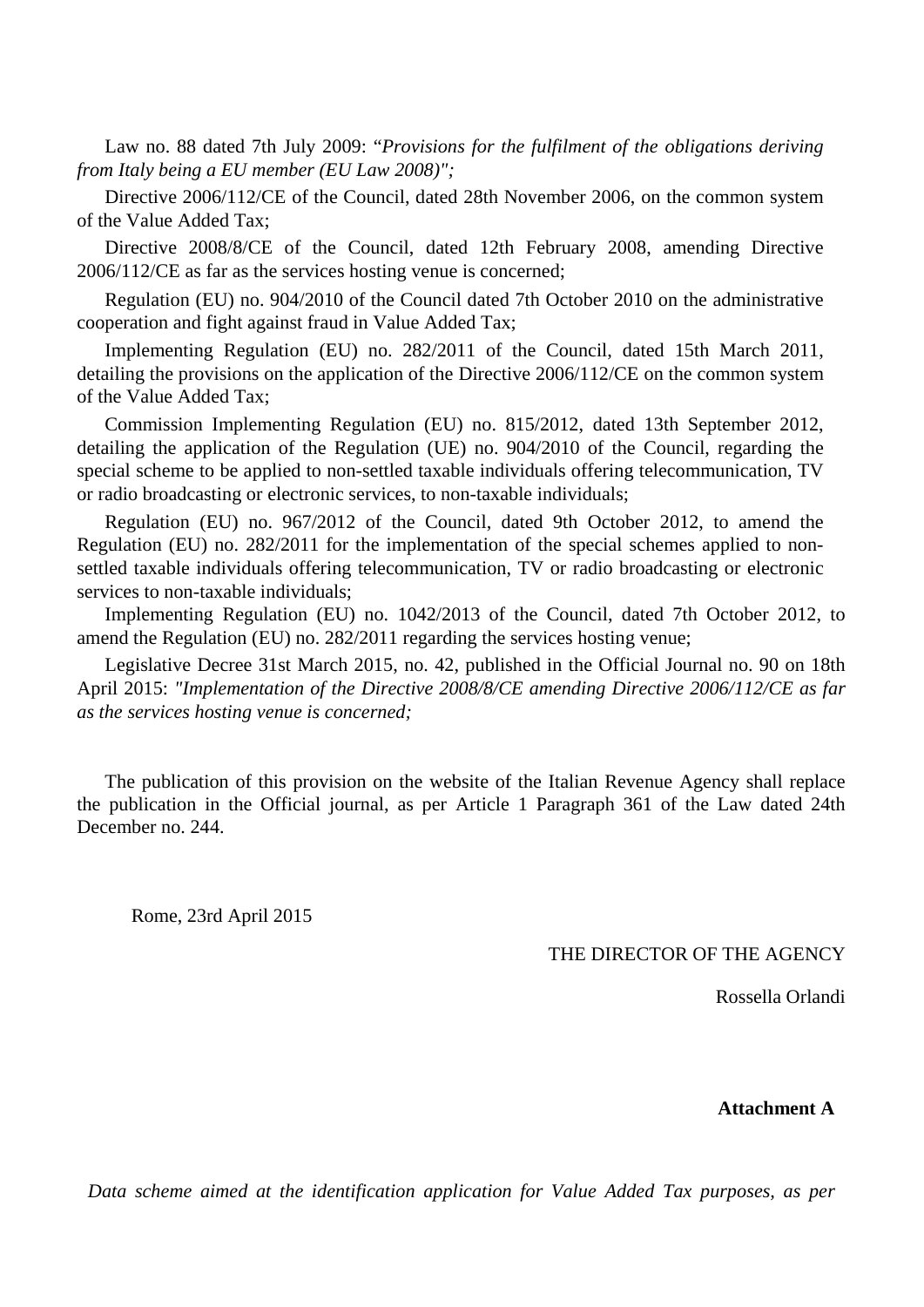*Article 74-quinquies of the Decree of the President of the Republic 26th October1972, no. 633*

The data included in the scheme available in English on the Italian Revenue Agency website as per point 1.1 regarding the registration for identification purposes in Italy of non-taxable individuals or residents outside the EU who are neither settled nor identified in any EU member, are hereby detailed:

- 1) Natural persons: surname, name, place and date of birth, and company name, if any;
- 2) Other than natural person: company name;
- 3) The Country where the taxable person's company is headquartered;
- 4) Full address of the company;
- 4) Electronic addresses: e-mail addresses and websites;
- 5) Tax Identification Number given by the Country of residence or domicile, if any;
- 6) Declaration stating he/she/it has not been already identified for VAT purposes in the EU;
- 7) Bank details: account name, OBAN, IBAN and BIC numbers;
- 8) Scheme starting date if prior to the registration date;
- 9) Reference name: name, surname, e-mail address and phone number of the individual the Italian Revenue Agency may refer to request information or send communications.

## *Attachment B*

*Data scheme aimed at the identification application for Value Added Tax purposes, as per Article 74-sixies of the Decree of the President of the Republic 26th October1972, no. 633*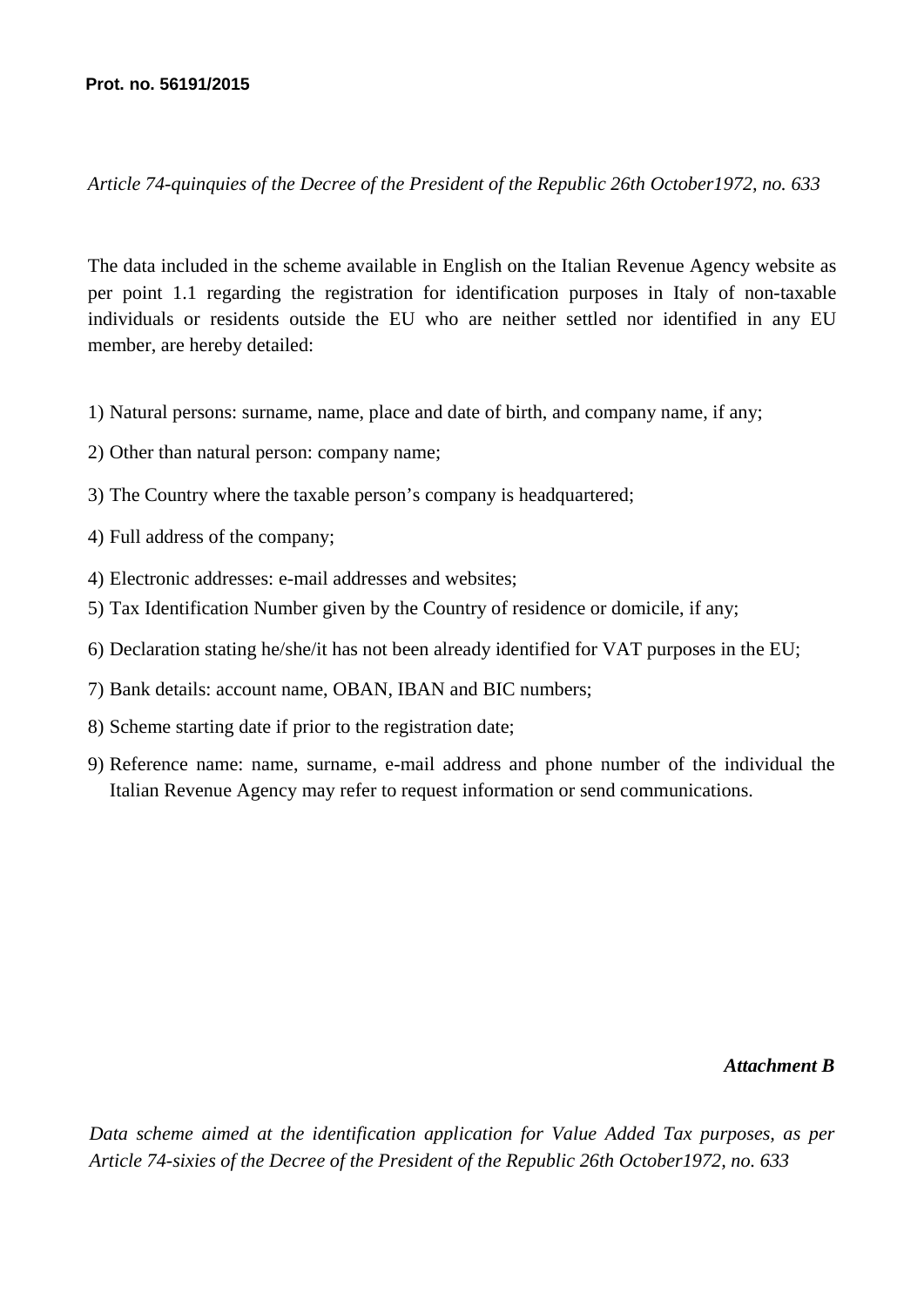The data included in the scheme available on the Italian Revenue Agency website as per point 1.1. regarding the exercise of the option by taxable individuals domiciled or residing in the State territory, who have not set their domicile abroad, and are identified in Italy, as well by taxable individuals domiciled or residing outside the EU and owning a stable company within the State territory, are the following:

1) VAT number;

- 2) Electronic addresses: e-mail addresses and websites;
- 3) The Country where the taxable person's company is headquartered if outside the EU;
- 4) VAT individual numbers, if available; alternatively, the tax numbers given by any other EU member, and differing from the identification number, in which the stable company/ies is/are headquartered;
- 5) Full postal addresses and company names of the stable companies in one or more EU members differing from the identification country;
- 6) VAT numbers as a non-settled taxable individual given by the EU members;
- 7) Bank details: account name, IBAN and BIC numbers;
- 8) Scheme starting date if prior to the registration date;
- 9) Reference name: name, surname, e-mail address and phone number of the individual the Italian Revenue Agency may refer to request information or send communications;
- 10) Declaration stating whether the taxable individual belongs to a certain VAT category or not.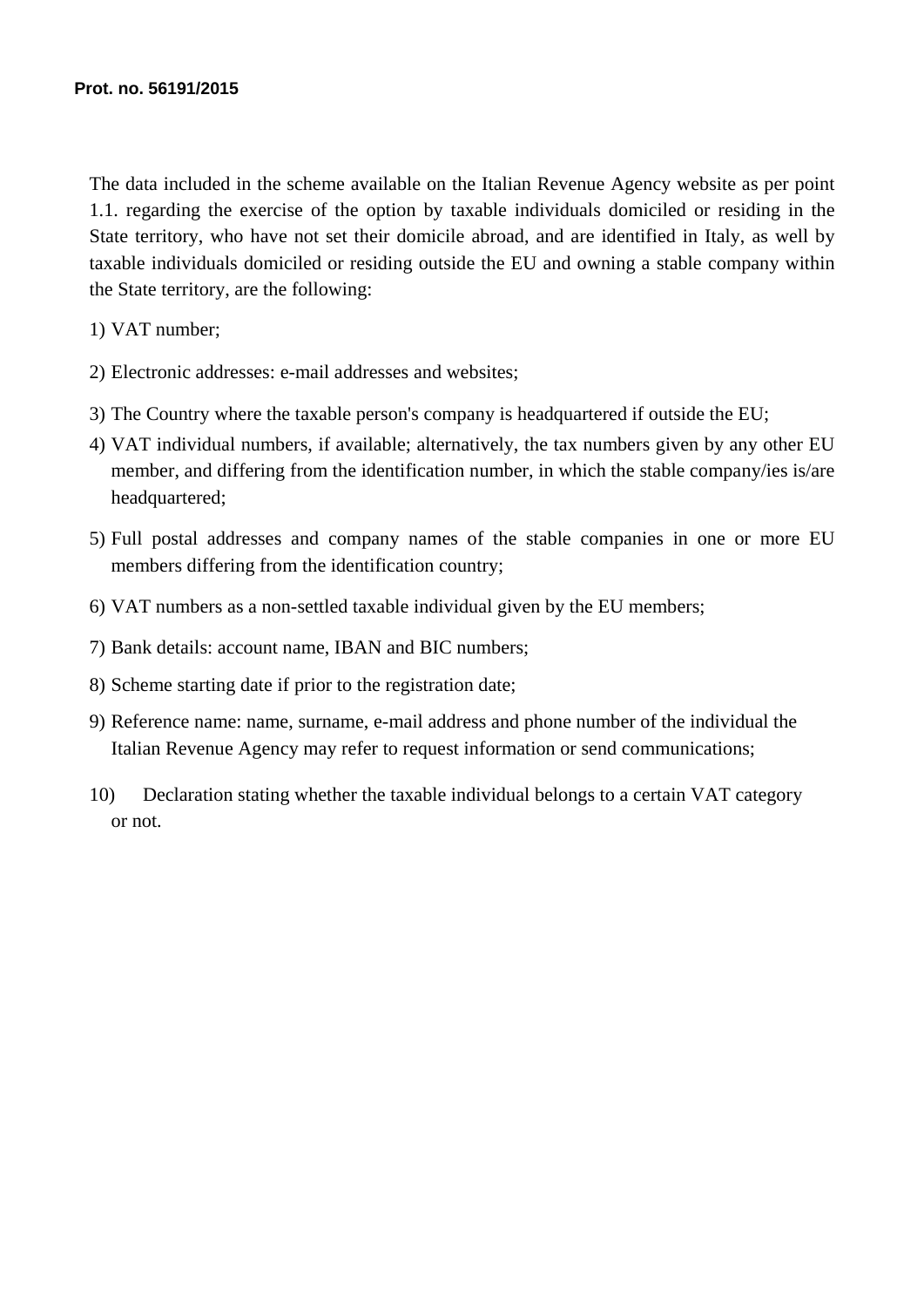# **Attachment C**

*Data scheme aimed at the quarterly summary VAT statement, detailing the transactions carried out by the identified taxable individuals, as per Article 74-quinquies of the Decree of the President of the Republic 26th October1972, no. 633*

The data included in the scheme available in English on the Italian Revenue Agency website as per point 2.1, regarding the VAT quarterly statement are the following:

- 1) Identification number given to the individual domiciled or residing outside the EU;
- 2) Solar year and quarter in question;
- 3) Start and end date of the period in case the taxable individual lodges more than one VAT statements in the same quarter;
- 4) Residence or domicile code of the EU member of the clients;
- 5) Net amount of the telecommunication, TV or radio broadcasting or electronic services, after VAT and for a certain period, for each residence or domicile EU member, and its rates breakdown;
- 6) Rates applied to the clients due to their domicile or residence EU member;
- 7) Amount of the Value Added Tax and its rates breakdown, for each domicile or residence EU member of the clients;
- 8) Total amount of the due tax.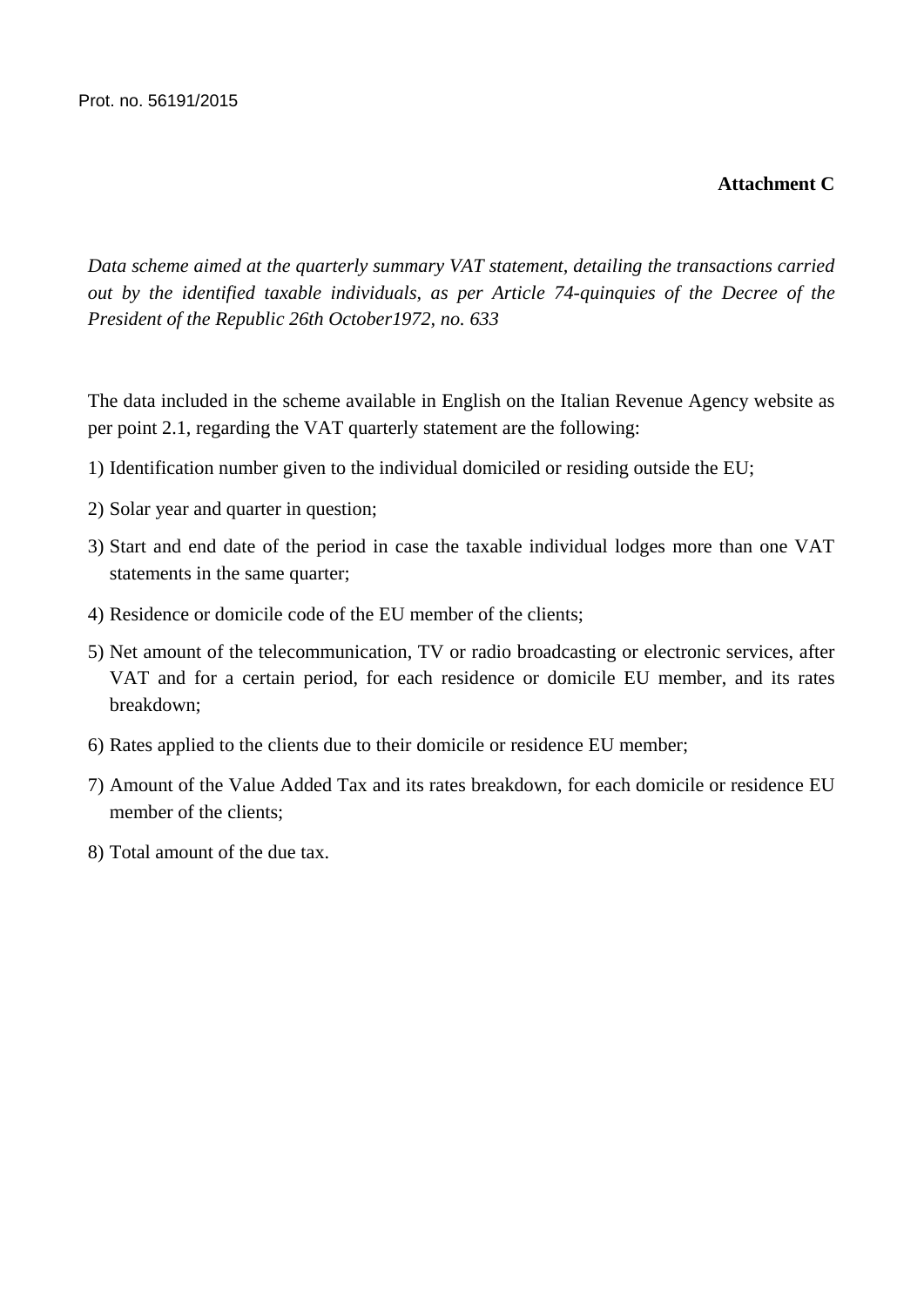## **Attachment D**

*Data scheme aimed at the quarterly summary VAT statement, detailing the transactions carried out by the identified taxable individuals, as per Article 74-sixies of the Decree of the President of the Republic 26th October1972, no. 633*

The data included in the scheme available on the Italian Revenue Agency website as per point 2.2, regarding the VAT quarterly statement are the following:

- 1) VAT number;
- 2) Solar year and quarter in question;
- 3) Start and end date of the period in case the taxable individual lodges more than one VAT statements in the same quarter;

for the services offered in the headquarters of the stable company within the country territory and for each EU member the clients are residing or domiciled, and for which the VAT is due:

- 4) Residence or domicile code of the EU member of the clients;
- 5) Net amount of the telecommunication, TV or radio broadcasting or electronic services, after VAT and for a certain period, for each residence or domicile EU member, and its rates breakdown;
- 6) Rates applied to the clients due to their domicile or residence EU member;
- 7) Amount of the Value Added Tax and its rates breakdown, for each domicile or residence EU member of the clients;
- 8) Total amount of the due tax.

for the services offered by stable companies in other EU members, as well as the data in points 4, 6, 7 and 8:

- 9) Net amount of the telecommunication, TV or radio broadcasting or electronic services, after VAT and for a certain period, for each residence or domicile EU member of the clients, differing from the company headquarters' country and its rates breakdown;
- 10) Individual VAT number or Tax number of the stable company, including the country code of the taxable individual;
- for the services offered in the headquarters of the stable company within the country territory